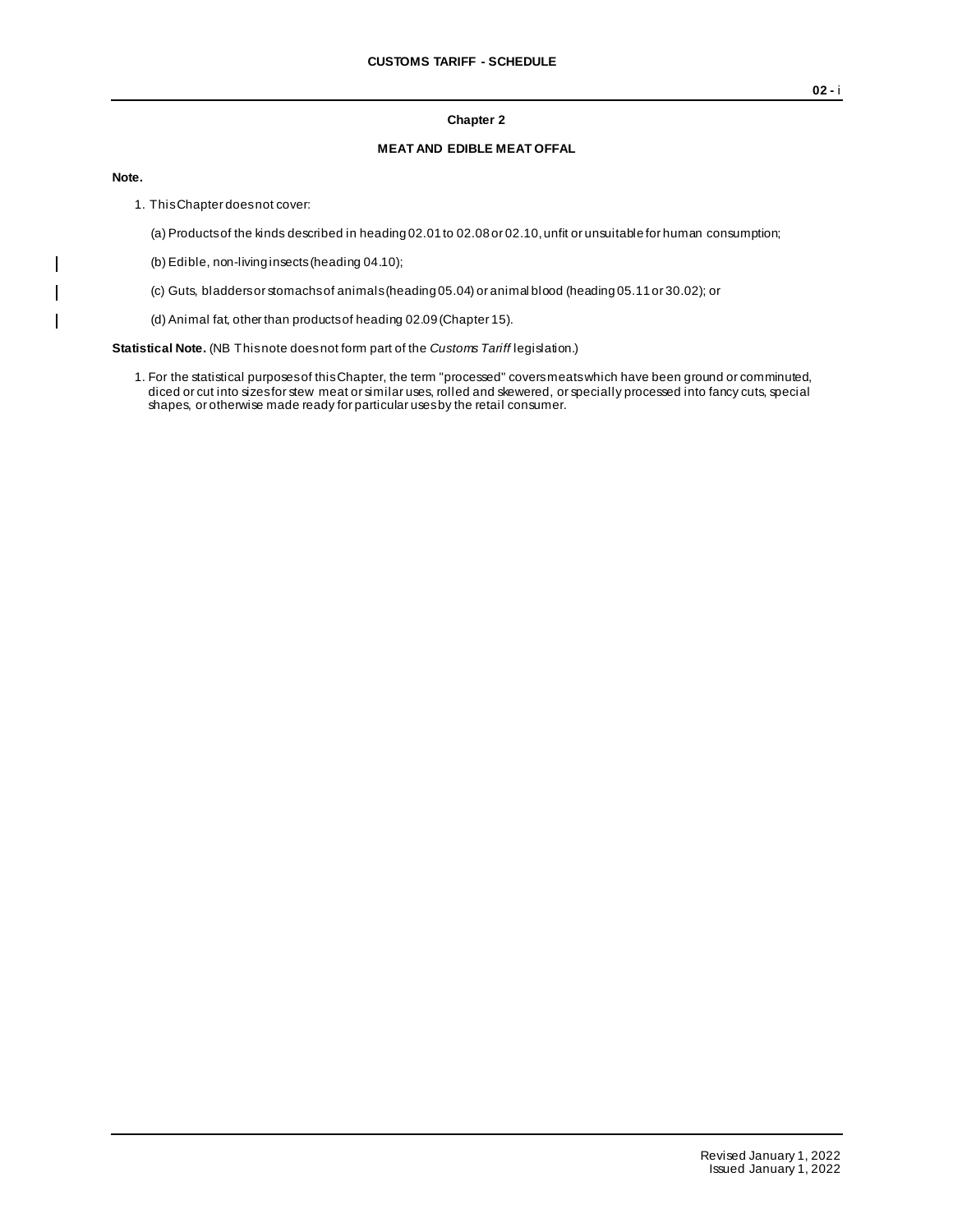| <b>Tariff</b><br>Item | <b>SS</b> | <b>Description of Goods</b>               | Unit of<br>Meas.         | <b>MFN</b><br>Tariff | Applicable<br><b>Preferential Tariffs</b>                                                                      |
|-----------------------|-----------|-------------------------------------------|--------------------------|----------------------|----------------------------------------------------------------------------------------------------------------|
| 02.01                 |           | Meat of bovine animals, fresh or chilled. |                          |                      |                                                                                                                |
| 0201.10               |           | -Carcasses and half-carcasses             |                          |                      |                                                                                                                |
| 0201.10.10            |           | - - - Within access commitment            |                          | Free                 | CCCT, LDCT, GPT, UST,<br>MXT, CIAT, CT, CRT, PT,<br>COLT, JT, PAT, HNT,<br>KRT, CEUT, UAT,<br>CPTPT, UKT: Free |
|                       |           |                                           | <b>KGM</b><br><b>KGM</b> |                      |                                                                                                                |
| 0201.10.20            |           | - - - Over access commitment              |                          | 26.5%                | CCCT, LDCT, UST,<br>MXT, CT, PT, COLT, JT,<br>PAT, HNT, KRT, CEUT,<br>UAT, UKT: Free<br>CPTPT: 4%              |
|                       |           |                                           | KGM<br>KGM               |                      |                                                                                                                |
| 0201.20               |           | -Other cuts with bone in                  |                          |                      |                                                                                                                |
| 0201.20.10            |           | - - - Within access commitment            |                          | Free                 | CCCT, LDCT, GPT, UST,<br>MXT, CIAT, CT, CRT, PT,<br>COLT, JT, PAT, HNT,<br>KRT, CEUT, UAT,<br>CPTPT, UKT: Free |
|                       |           | $---Other:$                               | KGM<br>KGM               |                      |                                                                                                                |
|                       |           |                                           | KGM<br>KGM               |                      |                                                                                                                |
| 0201.20.20            |           | - - - Over access commitment              |                          | 26.5%                | CCCT, LDCT, UST,<br>MXT, CT, PT, COLT, JT,<br>PAT, HNT, KRT, CEUT,<br>UAT, UKT: Free<br>CPTPT: 4%              |
|                       |           |                                           | KGM<br>KGM               |                      |                                                                                                                |
|                       |           | $--$ - $-$ Other:                         |                          |                      |                                                                                                                |
|                       |           |                                           | KGM<br>KGM               |                      |                                                                                                                |
|                       |           |                                           | KGM                      |                      |                                                                                                                |
| 0201.30               |           | -Boneless                                 |                          |                      |                                                                                                                |
| 0201.30.10            |           | - - - Within access commitment            |                          | Free                 | CCCT, LDCT, GPT, UST,<br>MXT.CIAT.CT.CRT.PT.<br>COLT, JT, PAT, HNT,<br>KRT, CEUT, UAT,<br>CPTPT, UKT: Free     |
|                       |           |                                           | KGM                      |                      |                                                                                                                |

 $\mathbf{I}$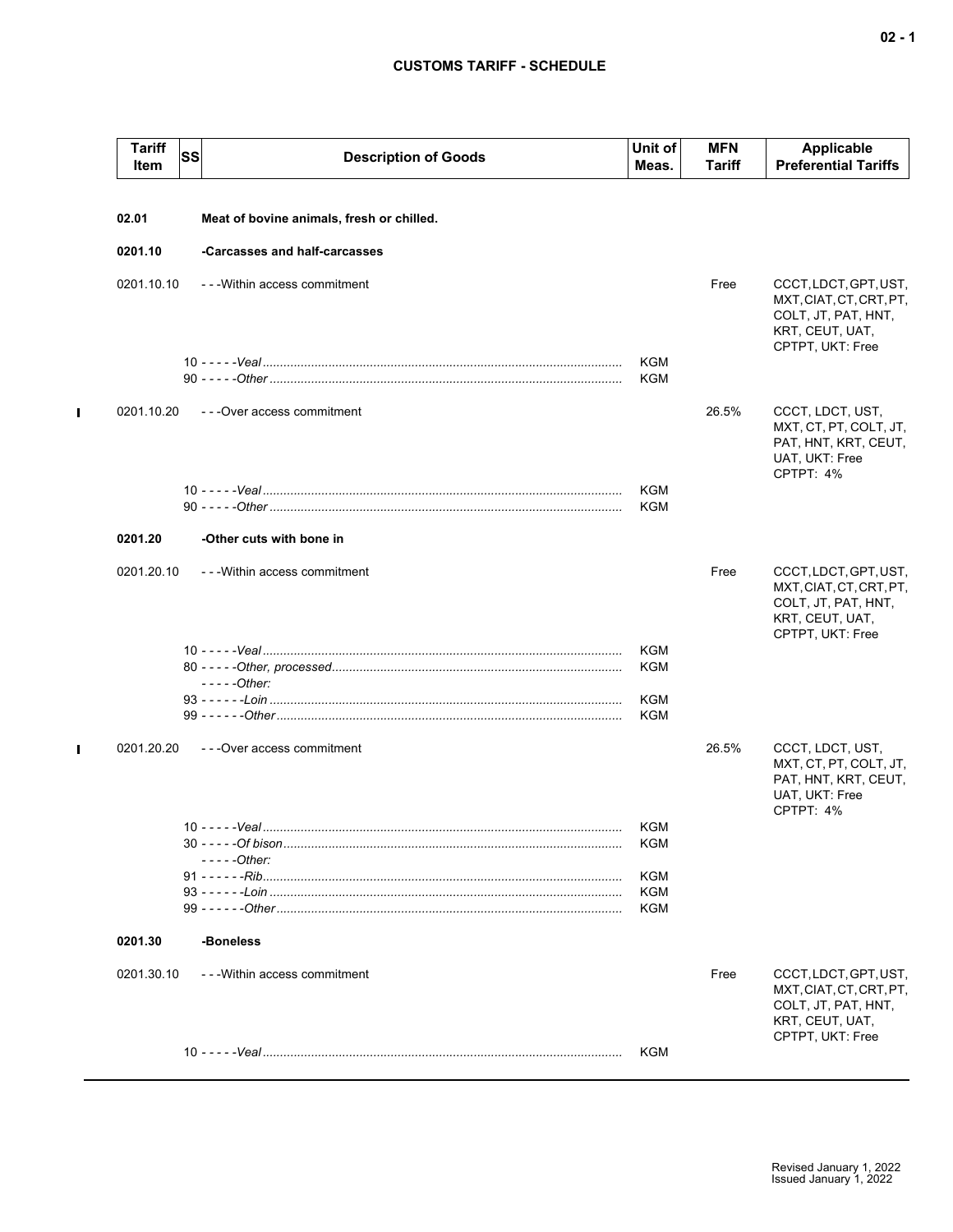|              | <b>Tariff</b><br>Item | <b>SS</b> | <b>Description of Goods</b>     | Unit of<br>Meas.  | <b>MFN</b><br>Tariff | Applicable<br><b>Preferential Tariffs</b>                                                                      |
|--------------|-----------------------|-----------|---------------------------------|-------------------|----------------------|----------------------------------------------------------------------------------------------------------------|
|              |                       |           | $---Other:$                     | KGM<br>KGM        |                      |                                                                                                                |
| $\mathbf I$  | 0201.30.20            |           | ---Over access commitment       |                   | 26.5%                | CCCT, LDCT, UST,<br>MXT, CT, PT, COLT, JT,<br>PAT, HNT, KRT, CEUT,<br>UAT, UKT: Free<br>CPTPT: 4%              |
|              |                       |           |                                 | KGM               |                      |                                                                                                                |
|              |                       |           |                                 | KGM               |                      |                                                                                                                |
|              |                       |           | 60 - - - - - Other, processed   | KGM               |                      |                                                                                                                |
|              |                       |           | - - - - -Other:                 |                   |                      |                                                                                                                |
|              |                       |           |                                 | KGM               |                      |                                                                                                                |
|              |                       |           |                                 | <b>KGM</b>        |                      |                                                                                                                |
|              |                       |           |                                 | KGM<br>KGM        |                      |                                                                                                                |
|              |                       |           |                                 | KGM               |                      |                                                                                                                |
|              | 02.02                 |           | Meat of bovine animals, frozen. |                   |                      |                                                                                                                |
|              | 0202.10               |           | -Carcasses and half-carcasses   |                   |                      |                                                                                                                |
|              | 0202.10.10            |           | ---Within access commitment     |                   | Free                 | CCCT, LDCT, GPT, UST,<br>MXT, CIAT, CT, CRT, PT,<br>COLT, JT, PAT, HNT,<br>KRT, CEUT, UAT,<br>CPTPT, UKT: Free |
|              |                       |           |                                 | KGM               |                      |                                                                                                                |
|              |                       |           |                                 | <b>KGM</b>        |                      |                                                                                                                |
| $\mathbf{I}$ | 0202.10.20            |           | ---Over access commitment       |                   | 26.5%                | CCCT, LDCT, UST,<br>MXT, CT, PT, COLT, JT,<br>PAT, HNT, KRT, CEUT,<br>UAT, UKT: Free<br>CPTPT: 4%              |
|              |                       |           |                                 | <b>KGM</b>        |                      |                                                                                                                |
|              |                       |           |                                 | KGM               |                      |                                                                                                                |
|              | 0202.20               |           | -Other cuts with bone in        |                   |                      |                                                                                                                |
|              | 0202.20.10            |           | ---Within access commitment     |                   | Free                 | CCCT, LDCT, GPT, UST,<br>MXT, CIAT, CT, CRT, PT,<br>COLT, JT, PAT, HNT,<br>KRT, CEUT, UAT,                     |
|              |                       |           |                                 | <b>KGM</b><br>KGM |                      | CPTPT, UKT: Free                                                                                               |
| $\mathbf I$  | 0202.20.20            |           | - - - Over access commitment    |                   | 26.5%                | CCCT, LDCT, UST,<br>MXT, CT, PT, COLT, JT,<br>PAT, HNT, KRT, CEUT,<br>UAT, UKT: Free                           |
|              |                       |           |                                 | KGM               |                      | CPTPT: 4%                                                                                                      |
|              |                       |           |                                 |                   |                      |                                                                                                                |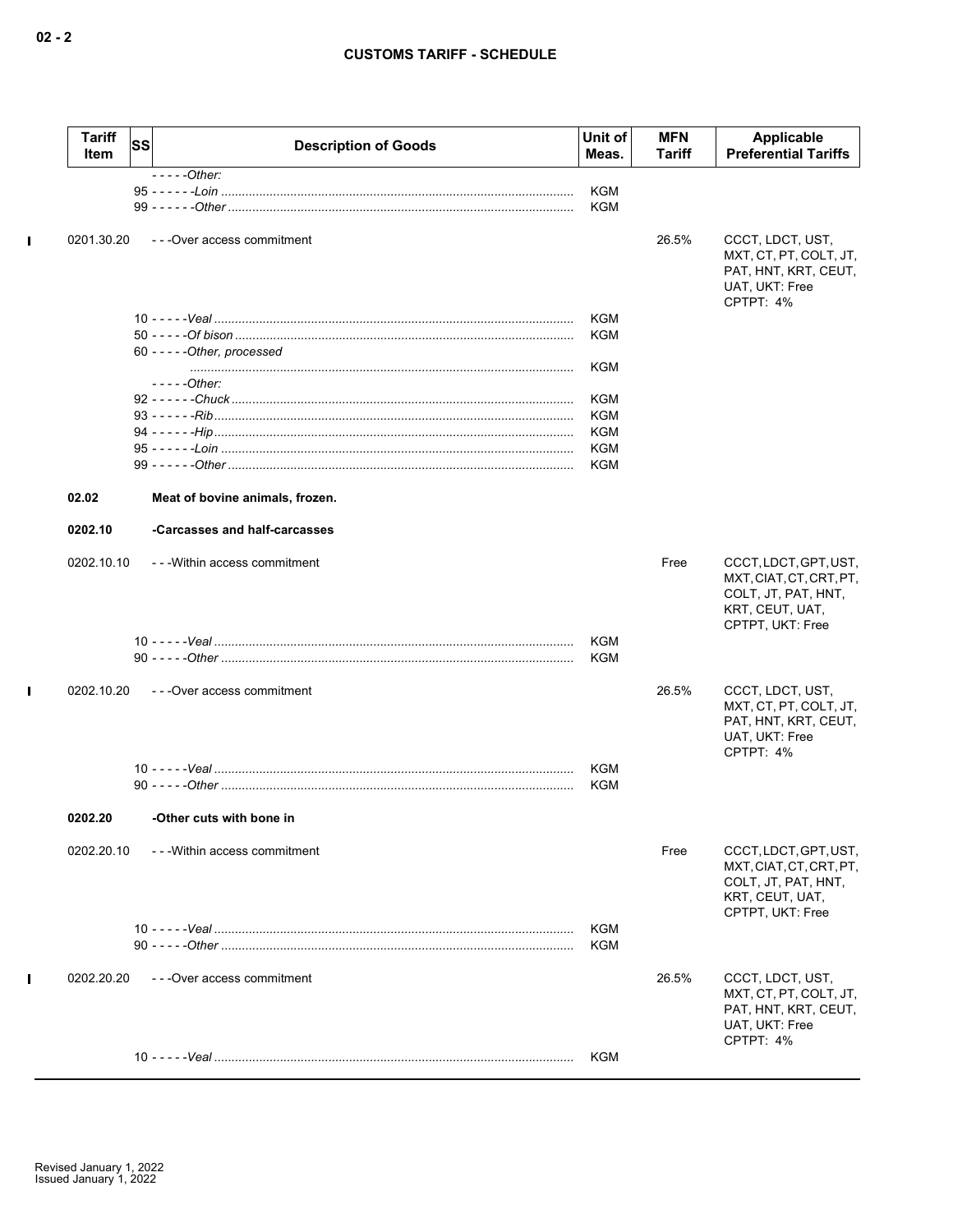| <b>Tariff</b><br>Item | SS | <b>Description of Goods</b>                                                                           | Unit of<br>Meas. | MFN<br>Tariff | <b>Applicable</b><br><b>Preferential Tariffs</b>                                                               |
|-----------------------|----|-------------------------------------------------------------------------------------------------------|------------------|---------------|----------------------------------------------------------------------------------------------------------------|
|                       |    |                                                                                                       | <b>KGM</b>       |               |                                                                                                                |
|                       |    |                                                                                                       | KGM              |               |                                                                                                                |
| 0202.30               |    | -Boneless                                                                                             |                  |               |                                                                                                                |
| 0202.30.10            |    | --- Within access commitment                                                                          |                  | Free          | CCCT, LDCT, GPT, UST,<br>MXT, CIAT, CT, CRT, PT,<br>COLT, JT, PAT, HNT,<br>KRT, CEUT, UAT,<br>CPTPT, UKT: Free |
|                       |    |                                                                                                       | <b>KGM</b>       |               |                                                                                                                |
|                       |    |                                                                                                       | KGM              |               |                                                                                                                |
|                       |    | $---Other, quarters:$                                                                                 |                  |               |                                                                                                                |
|                       |    |                                                                                                       | KGM              |               |                                                                                                                |
|                       |    |                                                                                                       | <b>KGM</b>       |               |                                                                                                                |
|                       |    | $---Other:$<br>95 - - - - - - Eye of round, outside round, inside round, outside flat and sirloin tip |                  |               |                                                                                                                |
|                       |    |                                                                                                       | KGM              |               |                                                                                                                |
|                       |    |                                                                                                       | KGM<br>KGM       |               |                                                                                                                |
|                       |    |                                                                                                       | <b>KGM</b>       |               |                                                                                                                |
|                       |    |                                                                                                       |                  |               |                                                                                                                |
| 0202.30.20            |    | ---Over access commitment                                                                             |                  | 26.5%         | CCCT, LDCT, UST,<br>MXT, CT, PT, COLT, JT,<br>PAT, HNT, KRT, CEUT,<br>UAT, UKT: Free<br>CPTPT: 4%              |
|                       |    |                                                                                                       | KGM              |               |                                                                                                                |
|                       |    |                                                                                                       | KGM              |               |                                                                                                                |
|                       |    | $---Other:$                                                                                           |                  |               |                                                                                                                |
|                       |    | 95 - - - - - - Eye of round, outside round, inside round, outside flat and sirloin tip                | KGM              |               |                                                                                                                |
|                       |    |                                                                                                       | KGM              |               |                                                                                                                |
|                       |    |                                                                                                       | KGM              |               |                                                                                                                |
| 02.03                 |    | Meat of swine, fresh, chilled or frozen.                                                              |                  |               |                                                                                                                |
|                       |    | -Fresh or chilled:                                                                                    |                  |               |                                                                                                                |
|                       |    | 0203.11.00 00 - - Carcasses and half-carcasses                                                        | KGM              | Free          | CCCT, LDCT, GPT, UST,<br>MXT, CIAT, CT, CRT, PT,<br>COLT, JT, PAT, HNT,<br>KRT, CEUT, UAT,<br>CPTPT, UKT: Free |
|                       |    | 0203.12.00 00 - - Hams, shoulders and cuts thereof, with bone in                                      | <b>KGM</b>       | Free          | CCCT, LDCT, GPT, UST,<br>MXT, CIAT, CT, CRT, PT,<br>COLT, JT, PAT, HNT,<br>KRT, CEUT, UAT,<br>CPTPT, UKT: Free |
| 0203.19.00            |    | - -Other                                                                                              |                  | Free          | CCCT, LDCT, GPT, UST,<br>MXT.CIAT.CT.CRT.PT.<br>COLT, JT, PAT, HNT,<br>KRT, CEUT, UAT,<br>CPTPT, UKT: Free     |
|                       |    |                                                                                                       | KGM              |               |                                                                                                                |
|                       |    |                                                                                                       | KGM              |               |                                                                                                                |

 $\mathbf{I}$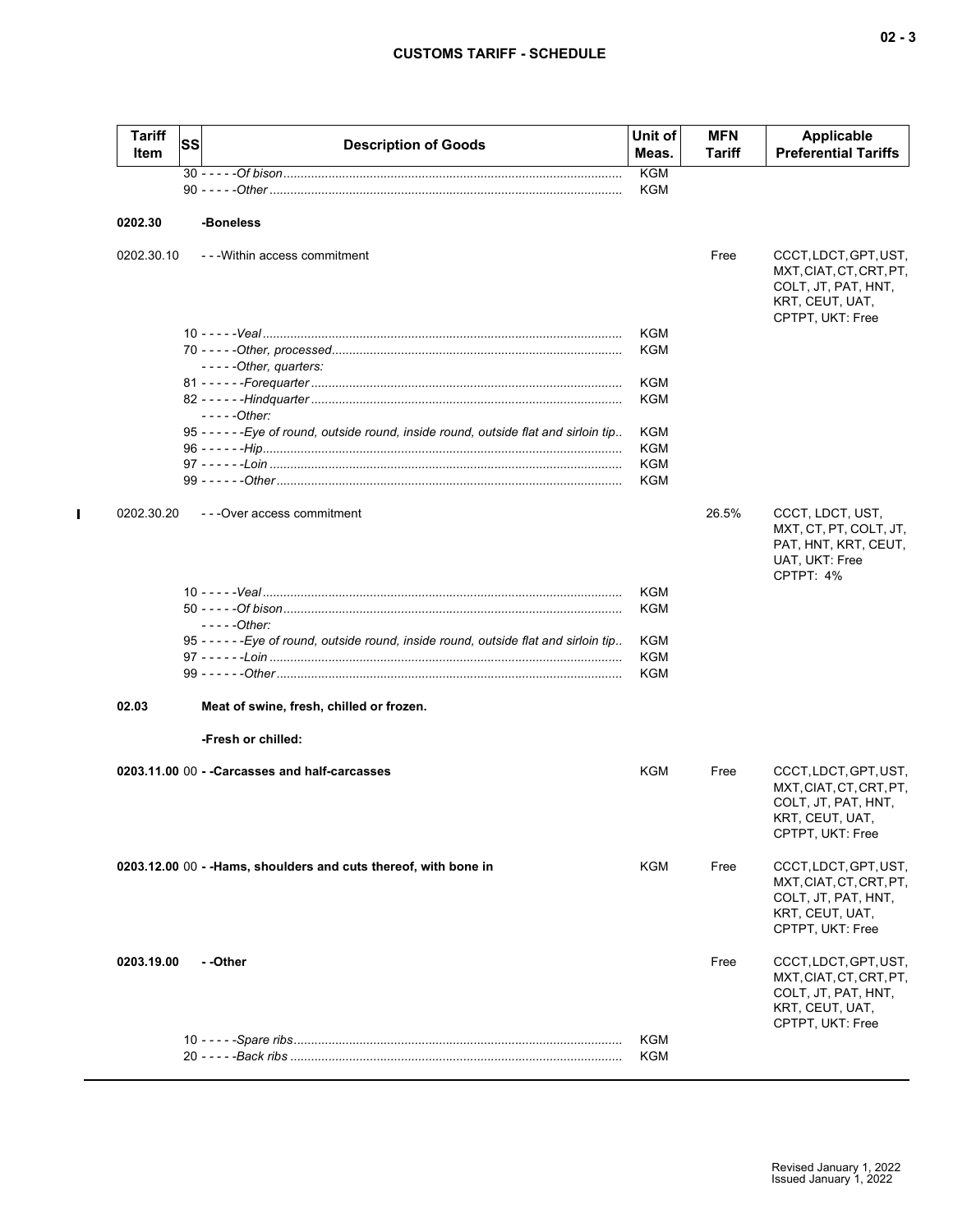| <b>Tariff</b><br><b>SS</b><br>Item | <b>Description of Goods</b>                                           | Unit of<br>Meas.                | <b>MFN</b><br>Tariff | Applicable<br><b>Preferential Tariffs</b>                                                                                       |
|------------------------------------|-----------------------------------------------------------------------|---------------------------------|----------------------|---------------------------------------------------------------------------------------------------------------------------------|
|                                    | $---Other:$<br>-Frozen:                                               | KGM<br><b>KGM</b>               |                      |                                                                                                                                 |
|                                    | 0203.21.00 00 - - Carcasses and half-carcasses                        | KGM                             | Free                 | CCCT, LDCT, GPT, UST,<br>MXT, CIAT, CT, CRT, PT,<br>COLT, JT, PAT, HNT,<br>KRT, CEUT, UAT,<br>CPTPT, UKT: Free                  |
|                                    | 0203.22.00 00 - - Hams, shoulders and cuts thereof, with bone in      | KGM                             | Free                 | CCCT, LDCT, GPT, UST,<br>MXT, CIAT, CT, CRT, PT,<br>COLT, JT, PAT, HNT,<br>KRT, CEUT, UAT,<br>CPTPT, UKT: Free                  |
| 0203.29.00                         | - -Other                                                              |                                 | Free                 | CCCT, LDCT, GPT, UST,<br>MXT, CIAT, CT, CRT, PT,<br>COLT, JT, PAT, HNT,<br>KRT, CEUT, UAT,<br>CPTPT, UKT: Free                  |
|                                    |                                                                       | <b>KGM</b><br><b>KGM</b><br>KGM |                      |                                                                                                                                 |
| 02.04                              | Meat of sheep or goats, fresh, chilled or frozen.                     |                                 |                      |                                                                                                                                 |
|                                    | 0204.10.00 00 -Carcasses and half-carcasses of lamb, fresh or chilled | KGM                             | Free                 | CCCT, LDCT, GPT, UST,<br>MXT, CIAT, CT, CRT, IT,<br>PT, COLT, JT, PAT, HNT,<br>KRT, CEUT, UAT,<br>CPTPT, UKT: Free              |
|                                    | -Other meat of sheep, fresh or chilled:                               |                                 |                      |                                                                                                                                 |
|                                    | 0204.21.00 00 - - Carcasses and half-carcasses                        | KGM                             | Free                 | CCCT, LDCT, GPT, UST,<br>MXT, CIAT, CT, CRT, IT,<br>PT, COLT, JT, PAT, HNT,<br>KRT, CEUT, UAT,<br>CPTPT, UKT: Free              |
|                                    | 0204.22.00 00 - - Other cuts with bone in                             | KGM                             | Free                 | AUT, NZT, CCCT, LDCT,<br>GPT, UST, MXT, CIAT,<br>CT, CRT, IT, PT, COLT,<br>JT, PAT, HNT, KRT,<br>CEUT, UAT, CPTPT,<br>UKT: Free |
| 0204.23.00 00 - - Boneless         |                                                                       | KGM                             | Free                 | CCCT, LDCT, GPT, UST,<br>MXT, CIAT, CT, CRT, IT,<br>PT, COLT, JT, PAT, HNT,<br>KRT, CEUT, UAT,<br>CPTPT, UKT: Free              |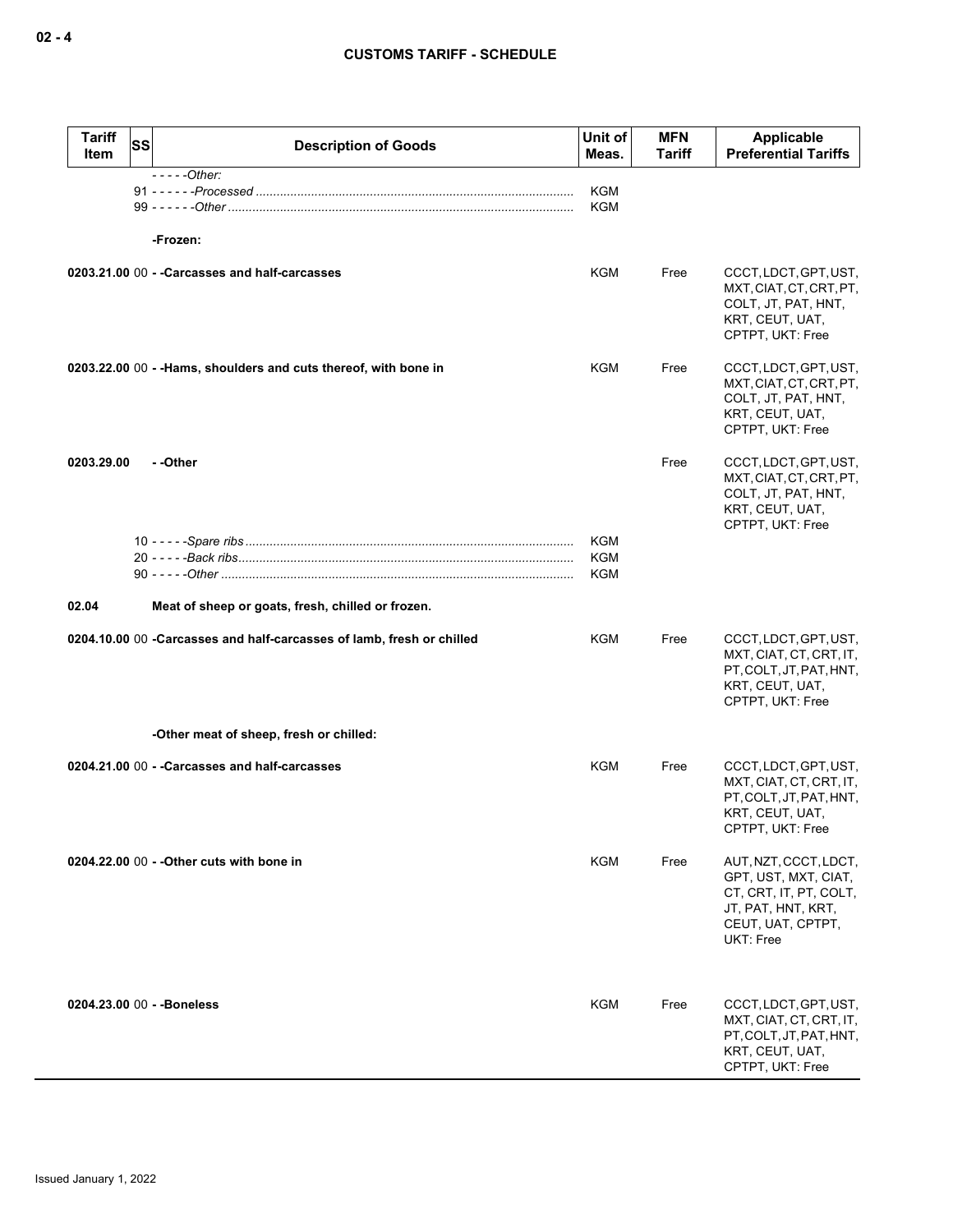| <b>Tariff</b><br>SS<br>Item   | <b>Description of Goods</b>                                                      | Unit of<br>Meas. | <b>MFN</b><br><b>Tariff</b> | Applicable<br><b>Preferential Tariffs</b>                                                                                           |
|-------------------------------|----------------------------------------------------------------------------------|------------------|-----------------------------|-------------------------------------------------------------------------------------------------------------------------------------|
|                               | 0204.30.00 00 -Carcasses and half-carcasses of lamb, frozen                      | KGM              | Free                        | AUT, NZT, CCCT, LDCT,<br>GPT, UST, MXT, CIAT,<br>CT, CRT, IT, NT, PT,<br>COLT, JT, PAT, HNT,<br>KRT, CEUT, UAT,<br>CPTPT, UKT: Free |
|                               | -Other meat of sheep, frozen:                                                    |                  |                             |                                                                                                                                     |
|                               | 0204.41.00 00 - - Carcasses and half-carcasses                                   | <b>KGM</b>       | 2%                          | AUT, NZT, CCCT, LDCT,<br>GPT, UST, MXT, CT,<br>CRT, IT, PT, COLT, JT,<br>PAT, HNT, KRT, CEUT,<br>UAT, CPTPT, UKT: Free              |
| 0204.42                       | - - Other cuts with bone in                                                      |                  |                             |                                                                                                                                     |
| 0204.42.10 00 - - - Of lamb   |                                                                                  | KGM              | Free                        | CCCT, LDCT, GPT, UST,<br>MXT, CIAT, CT, CRT, IT,<br>PT, COLT, JT, PAT, HNT,<br>KRT, CEUT, UAT,<br>CPTPT, UKT: Free                  |
| 0204.42.20 00 - - - Of mutton |                                                                                  | <b>KGM</b>       | 2%                          | AUT, NZT, CCCT, LDCT,<br>GPT, UST, MXT, CT,<br>CRT, IT, PT, COLT, JT,<br>PAT, HNT, KRT, CEUT,<br>UAT, CPTPT, UKT: Free              |
| 0204.43                       | --Boneless                                                                       |                  |                             |                                                                                                                                     |
| 0204.43.10 00 - - - Of lamb   |                                                                                  | <b>KGM</b>       | Free                        | CCCT, LDCT, GPT, UST,<br>MXT, CIAT, CT, CRT, IT,<br>PT, COLT, JT, PAT, HNT,<br>KRT, CEUT, UAT,<br>CPTPT, UKT: Free                  |
| 0204.43.20 00 - - - Of mutton |                                                                                  | KGM              | 2.5%                        | AUT, NZT, CCCT, LDCT,<br>GPT, UST, MXT, CT,<br>CRT, IT, PT, COLT, JT,<br>PAT, HNT, KRT, CEUT,<br>UAT, CPTPT, UKT: Free              |
| 0204.50.00 00 - Meat of goats |                                                                                  | KGM              | Free                        | CCCT, LDCT, GPT, UST,<br>MXT, CIAT, CT, CRT, IT,<br>NT, PT, COLT, JT, PAT,<br>HNT, KRT, CEUT, UAT,<br>CPTPT, UKT: Free              |
|                               | 0205.00.00 00 Meat of horses, asses, mules or hinnies, fresh, chilled or frozen. | KGM              | Free                        | CCCT, LDCT, GPT, UST,<br>MXT, CIAT, CT, CRT, PT,<br>COLT, JT, PAT, HNT,<br>KRT, CEUT, UAT,<br>CPTPT, UKT: Free                      |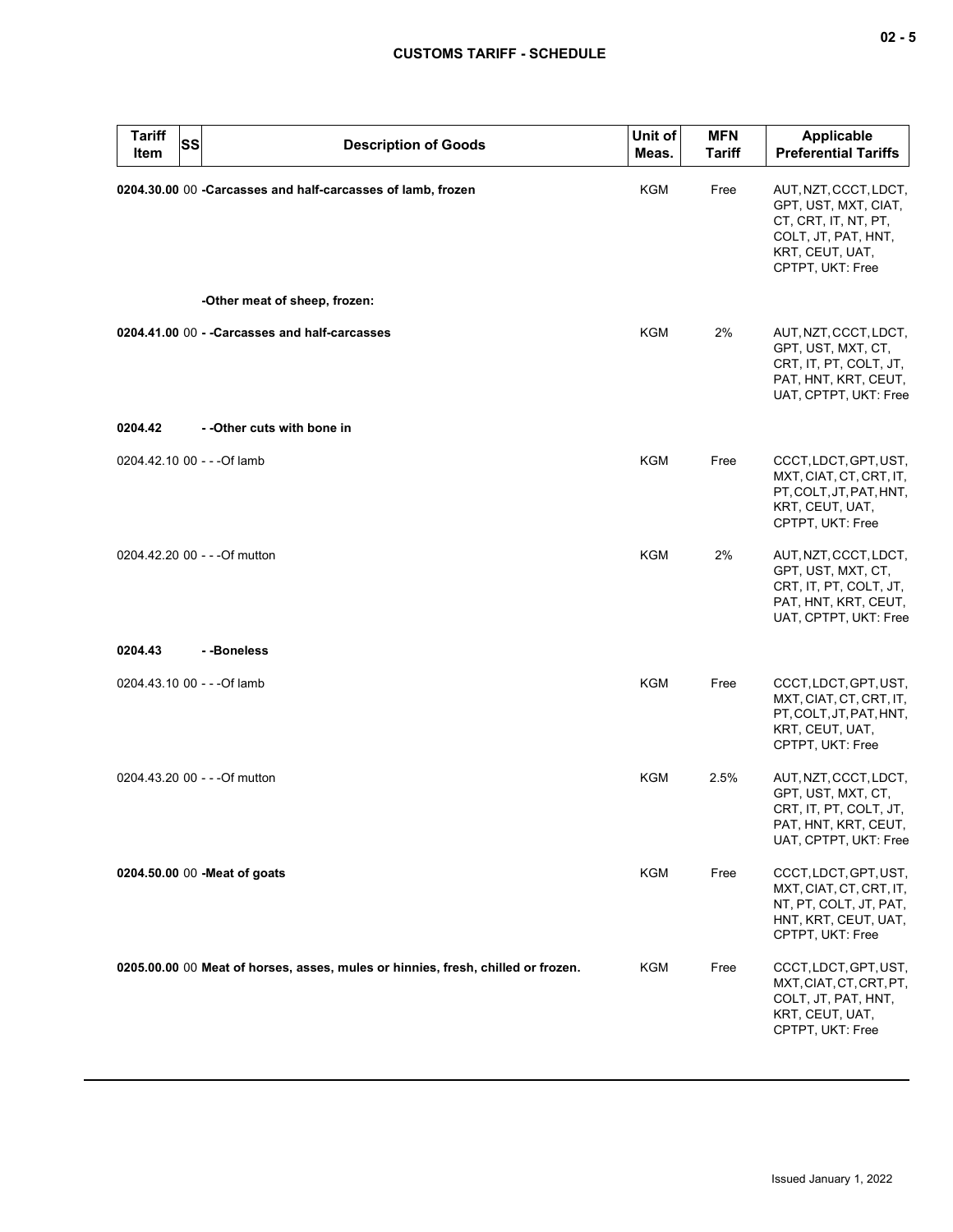| <b>Tariff</b><br>Item    | <b>SS</b> | <b>Description of Goods</b>                                                                                        | Unit of<br>Meas. | <b>MFN</b><br><b>Tariff</b> | <b>Applicable</b><br><b>Preferential Tariffs</b>                                                                   |
|--------------------------|-----------|--------------------------------------------------------------------------------------------------------------------|------------------|-----------------------------|--------------------------------------------------------------------------------------------------------------------|
| 02.06                    |           | Edible offal of bovine animals, swine, sheep, goats, horses, asses,<br>mules or hinnies, fresh, chilled or frozen. |                  |                             |                                                                                                                    |
|                          |           | 0206.10.00 00 -Of bovine animals, fresh or chilled                                                                 | <b>KGM</b>       | Free                        | CCCT, LDCT, GPT, UST,<br>MXT, CIAT, CT, CRT, NT,<br>PT, COLT, JT, PAT, HNT,<br>KRT, CEUT, UAT,<br>CPTPT, UKT: Free |
|                          |           | -Of bovine animals, frozen:                                                                                        |                  |                             |                                                                                                                    |
|                          |           | 0206.21.00 00 - - Tongues                                                                                          | <b>KGM</b>       | Free                        | CCCT, LDCT, GPT, UST,<br>MXT, CIAT, CT, CRT, NT,<br>PT, COLT, JT, PAT, HNT,<br>KRT, CEUT, UAT,<br>CPTPT, UKT: Free |
| 0206.22.00 00 - - Livers |           |                                                                                                                    | <b>KGM</b>       | Free                        | CCCT, LDCT, GPT, UST,<br>MXT.CIAT.CT.CRT.NT.<br>PT, COLT, JT, PAT, HNT,<br>KRT, CEUT, UAT,<br>CPTPT, UKT: Free     |
| 0206.29.00 00 - - Other  |           |                                                                                                                    | <b>KGM</b>       | Free                        | CCCT, LDCT, GPT, UST,<br>MXT, CIAT, CT, CRT, NT,<br>PT, COLT, JT, PAT, HNT,<br>KRT, CEUT, UAT,<br>CPTPT, UKT: Free |
|                          |           | 0206.30.00 00 -Of swine, fresh or chilled                                                                          | <b>KGM</b>       | Free                        | CCCT, LDCT, GPT, UST,<br>MXT, CIAT, CT, CRT, NT,<br>PT, COLT, JT, PAT, HNT,<br>KRT, CEUT, UAT,<br>CPTPT, UKT: Free |
|                          |           | -Of swine, frozen:                                                                                                 |                  |                             |                                                                                                                    |
| 0206.41.00 00 - - Livers |           |                                                                                                                    | KGM              | Free                        | CCCT, LDCT, GPT, UST,<br>MXT, CIAT, CT, CRT, NT,<br>PT, COLT, JT, PAT, HNT,<br>KRT, CEUT, UAT,<br>CPTPT, UKT: Free |
| 0206.49.00 00 - - Other  |           |                                                                                                                    | <b>KGM</b>       | Free                        | CCCT, LDCT, GPT, UST,<br>MXT, CIAT, CT, CRT, NT,<br>PT, COLT, JT, PAT, HNT,<br>KRT, CEUT, UAT,<br>CPTPT, UKT: Free |
|                          |           | 0206.80.00 00 - Other, fresh or chilled                                                                            | KGM              | Free                        | CCCT, LDCT, GPT, UST,<br>MXT, CIAT, CT, CRT, NT,<br>PT, COLT, JT, PAT, HNT,<br>KRT, CEUT, UAT,<br>CPTPT, UKT: Free |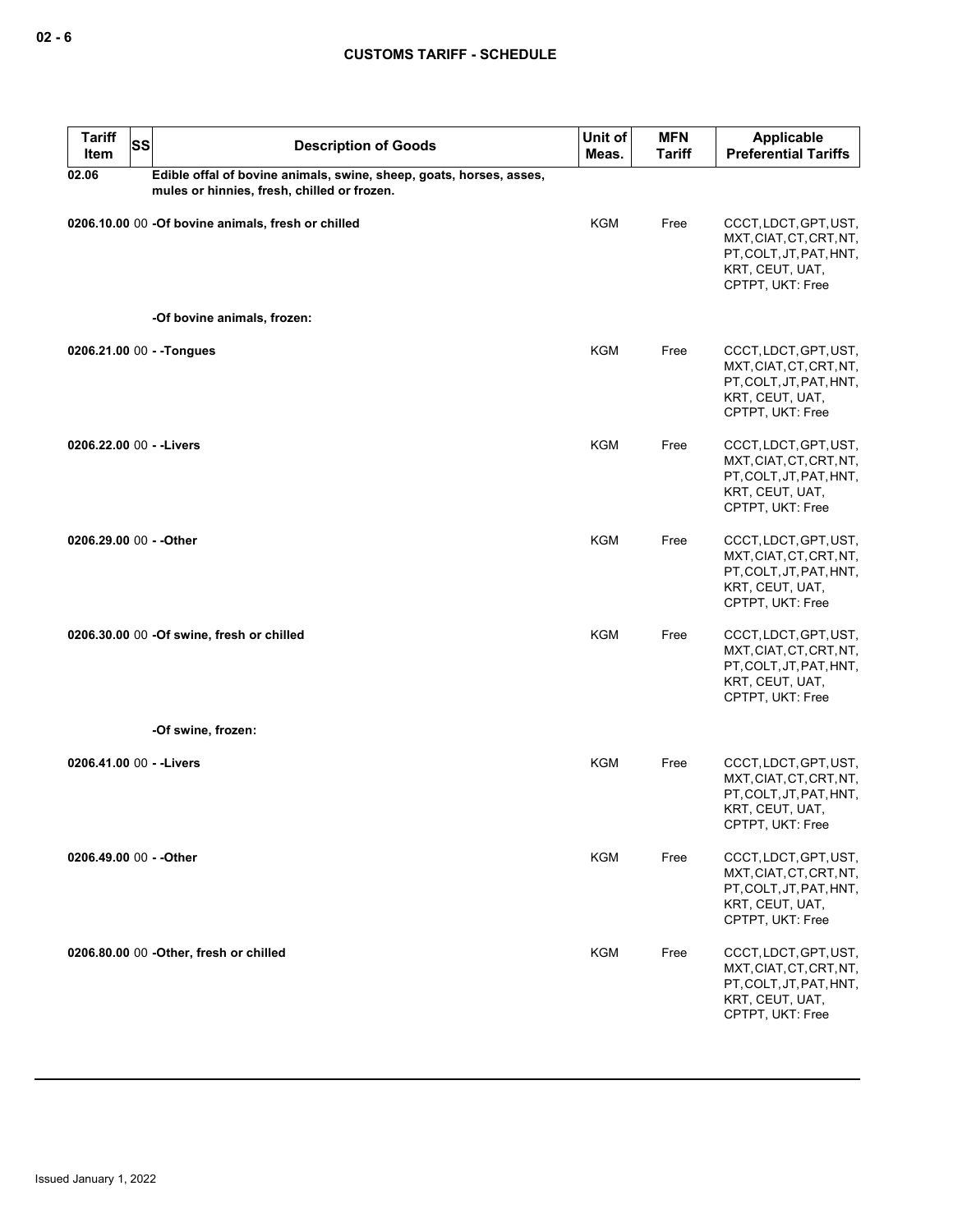| $\sim$ |  |  |
|--------|--|--|
|--------|--|--|

| <b>Tariff</b> | SS | <b>Description of Goods</b>                                                          | Unit of    | <b>MFN</b>                                                         | <b>Applicable</b>                                                                                                  |
|---------------|----|--------------------------------------------------------------------------------------|------------|--------------------------------------------------------------------|--------------------------------------------------------------------------------------------------------------------|
| Item          |    |                                                                                      | Meas.      | <b>Tariff</b>                                                      | <b>Preferential Tariffs</b>                                                                                        |
|               |    | 0206.90.00 00 -Other, frozen                                                         | KGM        | Free                                                               | CCCT, LDCT, GPT, UST,<br>MXT, CIAT, CT, CRT, NT,<br>PT, COLT, JT, PAT, HNT,<br>KRT, CEUT, UAT,<br>CPTPT, UKT: Free |
| 02.07         |    | Meat and edible offal, of the poultry of heading 01.05, fresh, chilled or<br>frozen. |            |                                                                    |                                                                                                                    |
|               |    | -Of fowls of the species Gallus domesticus:                                          |            |                                                                    |                                                                                                                    |
| 0207.11       |    | - - Not cut in pieces, fresh or chilled                                              |            |                                                                    |                                                                                                                    |
|               |    | 0207.11.10 00 - - - Spent fowl                                                       | KGM        | 8%                                                                 | CCCT, LDCT, UST, CT,<br>CRT, NT, PT, COLT, JT,<br>HNT, KRT, CEUT, UAT,<br>CPTPT, UKT: Free<br>GPT: 5%              |
|               |    | $- -$ Other:                                                                         |            |                                                                    |                                                                                                                    |
|               |    | 0207.11.91 00 - - - - Within access commitment                                       | <b>KGM</b> | 5% but not<br>less than<br>4.74¢/kg or<br>more than<br>$9.48¢$ /kg | CCCT, LDCT, UST, CT,<br>NT, PT, COLT, JT, CEUT,<br>UAT, CPTPT, UKT: Free                                           |
|               |    | 0207.11.92 00 - - - - Over access commitment                                         | KGM        | 238% but not<br>less than<br>\$1.67/kg                             |                                                                                                                    |
| 0207.12       |    | - - Not cut in pieces, frozen                                                        |            |                                                                    |                                                                                                                    |
|               |    | 0207.12.10 00 - - - Spent fowl                                                       | <b>KGM</b> | 8%                                                                 | CCCT, LDCT, UST, CT,<br>CRT, NT, PT, COLT, JT,<br>HNT, KRT, CEUT, UAT,<br>UKT: Free<br>GPT: 5%<br>CPTPT: 4%        |
|               |    | ---Other:                                                                            |            |                                                                    |                                                                                                                    |
|               |    | $0207.12.91$ 00 - - - - Within access commitment                                     | KGM        | 5% but not<br>less than<br>4.74¢/kg or<br>more than<br>9.48¢/kg    | CCCT, LDCT, UST, CT,<br>NT, PT, COLT, JT, CEUT,<br>UAT, CPTPT, UKT: Free                                           |
|               |    | 0207.12.92 00 - - - - Over access commitment                                         | KGM        | 238% but not<br>less than<br>\$1.67/kg                             |                                                                                                                    |
| 0207.13       |    | - - Cuts and offal, fresh or chilled                                                 |            |                                                                    |                                                                                                                    |
|               |    |                                                                                      |            |                                                                    |                                                                                                                    |

 $\blacksquare$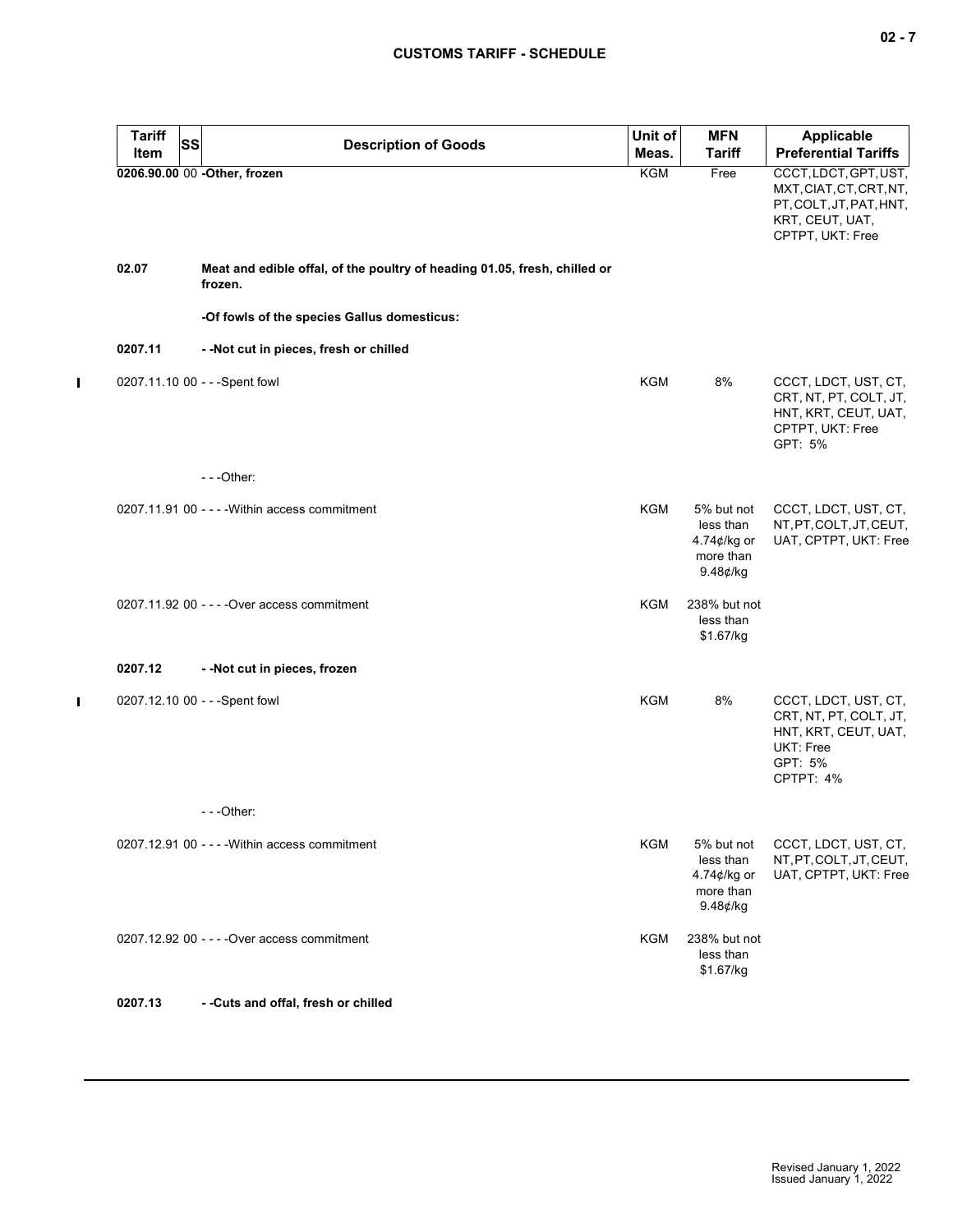$\pmb{\mathsf{I}}$ 

| <b>Tariff</b> | <b>SS</b>                                              | Unit of    | <b>MFN</b>                                                                   | Applicable                                                                                                    |
|---------------|--------------------------------------------------------|------------|------------------------------------------------------------------------------|---------------------------------------------------------------------------------------------------------------|
| Item          | <b>Description of Goods</b>                            | Meas.      | Tariff                                                                       | <b>Preferential Tariffs</b>                                                                                   |
|               | 0207.13.10 00 - - - Spent fowl                         | <b>KGM</b> | 4%                                                                           | CCCT, LDCT, UST, CT,<br>CRT, NT, PT, COLT, JT,<br>HNT, CEUT, UAT,<br>UKT: Free<br>GPT: 4%<br>CPTPT: 2%        |
|               | $- -$ Other:                                           |            |                                                                              |                                                                                                               |
|               | 0207.13.91 00 - - - - Within access commitment         | <b>KGM</b> | 5% but not<br>less than<br>4.74¢/kg or<br>more than<br>$9.48$ ¢/kg           | CCCT, LDCT, UST, CT,<br>NT, PT, COLT, JT, CEUT,<br>UAT, CPTPT, UKT: Free                                      |
|               | 0207.13.92 00 - - - - Over access commitment, bone in  | KGM        | 249% but not<br>less than<br>\$3.78/kg                                       |                                                                                                               |
|               | 0207.13.93 00 - - - - Over access commitment, boneless | <b>KGM</b> | 249% but not<br>less than<br>\$6.74/kg                                       |                                                                                                               |
| 0207.14       | - -Cuts and offal, frozen                              |            |                                                                              |                                                                                                               |
| 0207.14.10    | ---Spent fowl                                          |            | 9%                                                                           | CCCT, LDCT, UST, CT,<br>CRT, NT, PT, COLT, JT,<br>HNT, KRT, CEUT, UAT,<br>UKT: Free<br>GPT: 5%<br>CPTPT: 4.5% |
|               |                                                        | <b>KGM</b> |                                                                              |                                                                                                               |
|               |                                                        | <b>KGM</b> |                                                                              |                                                                                                               |
|               |                                                        | <b>KGM</b> |                                                                              |                                                                                                               |
|               |                                                        | <b>KGM</b> |                                                                              |                                                                                                               |
|               |                                                        | KGM        |                                                                              |                                                                                                               |
|               | ---Livers:                                             |            |                                                                              |                                                                                                               |
|               | 0207.14.21 00 - - - - Within access commitment         | KGM        | Free                                                                         | CCCT, LDCT, GPT, UST,<br>CIAT, CT, CRT, NT, PT,<br>COLT, JT, PAT, HNT,<br>KRT, CEUT, UAT,<br>CPTPT, UKT: Free |
|               | 0207.14.22 00 - - - - Over access commitment           | KGM        | 238% but not<br>less than<br>\$6.45/kg                                       |                                                                                                               |
|               | $-$ - - Other:                                         |            |                                                                              |                                                                                                               |
| 0207.14.91    | ----Within access commitment                           |            | 5% but not<br>less than<br>4.74 $\not\in$ /kg or<br>more than<br>$9.48$ ¢/kg | CCCT, LDCT, UST, CT,<br>NT, PT, COLT, JT, CEUT,<br>UAT, CPTPT, UKT: Free                                      |
|               |                                                        | KGM        |                                                                              |                                                                                                               |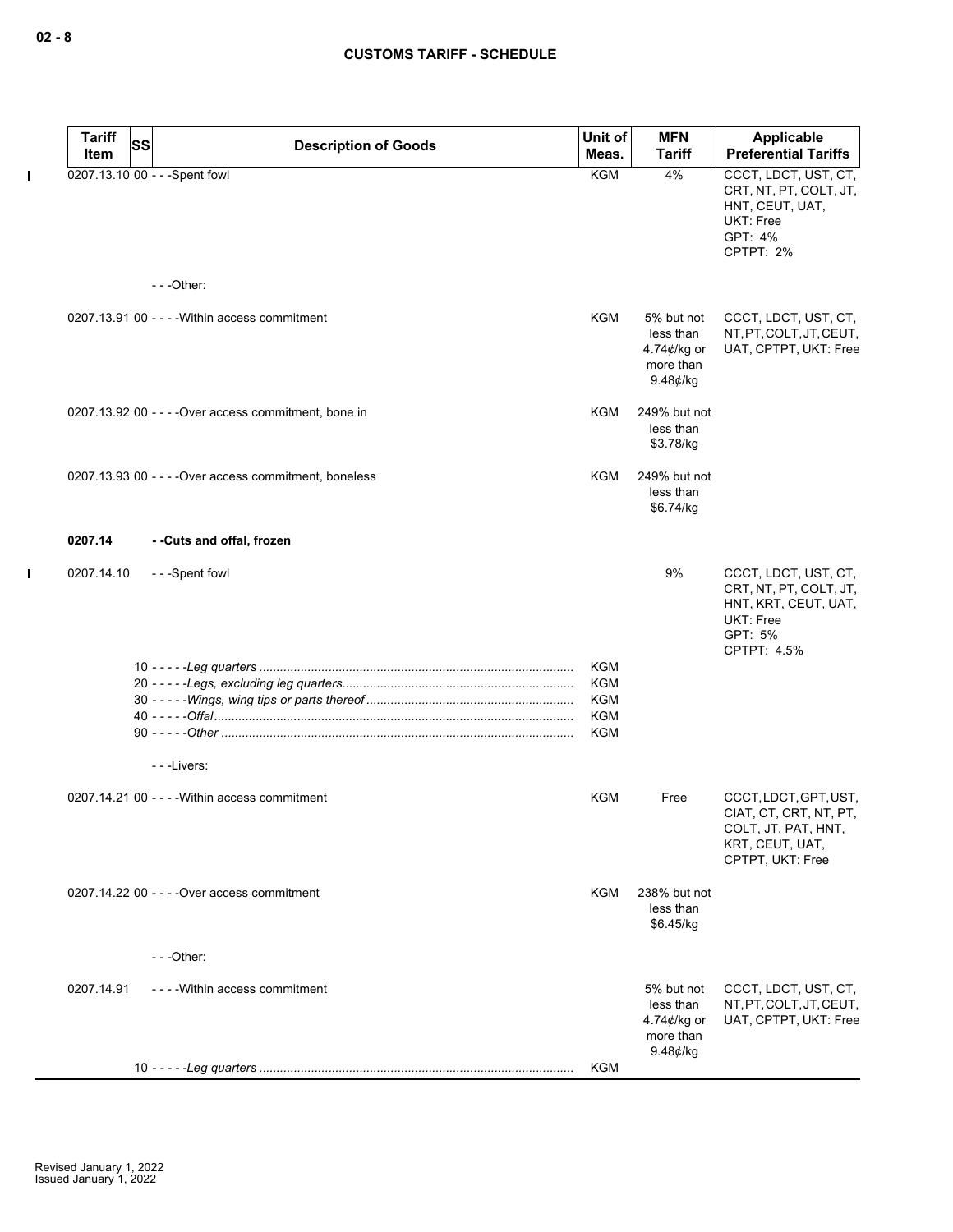| Tariff<br>Item | <b>SS</b> | <b>Description of Goods</b>                            | Unit of<br>Meas.  | <b>MFN</b><br>Tariff                                                         | <b>Applicable</b><br><b>Preferential Tariffs</b>                                 |
|----------------|-----------|--------------------------------------------------------|-------------------|------------------------------------------------------------------------------|----------------------------------------------------------------------------------|
|                |           |                                                        | <b>KGM</b>        |                                                                              |                                                                                  |
|                |           | $---Offal:$                                            | KGM               |                                                                              |                                                                                  |
|                |           |                                                        | KGM               |                                                                              |                                                                                  |
|                |           |                                                        | <b>KGM</b><br>KGM |                                                                              |                                                                                  |
|                |           |                                                        |                   |                                                                              |                                                                                  |
|                |           | 0207.14.92 00 - - - - Over access commitment, bone in  | <b>KGM</b>        | 249% but not<br>less than<br>\$3.78/kg                                       |                                                                                  |
|                |           | 0207.14.93 00 - - - - Over access commitment, boneless | KGM               | 249% but not<br>less than<br>\$6.74/kg                                       |                                                                                  |
|                |           | -Of turkeys:                                           |                   |                                                                              |                                                                                  |
| 0207.24        |           | - - Not cut in pieces, fresh or chilled                |                   |                                                                              |                                                                                  |
|                |           | - - - Canner pack:                                     |                   |                                                                              |                                                                                  |
|                |           | 0207.24.11 00 - - - - Within access commitment         | KGM               | 5% but not<br>less than<br>4.74¢/kg or<br>more than<br>$9.48$ ¢/kg           | CCCT, LDCT, UST, CT,<br>NT, PT, COLT, JT, PAT,<br>CEUT, UAT, CPTPT,<br>UKT: Free |
|                |           | 0207.24.12 00 - - - - Over access commitment           |                   | KGM 154.5% but not<br>less than<br>\$2.11/kg                                 |                                                                                  |
|                |           | $- -$ Other:                                           |                   |                                                                              |                                                                                  |
|                |           | 0207.24.91 00 - - - - Within access commitment         | KGM               | 5% but not<br>less than<br>4.74 $\not\in$ /kg or<br>more than<br>$9.48$ ¢/kg | CCCT, LDCT, UST, CT,<br>NT, PT, COLT, JT, PAT,<br>CEUT, UAT, CPTPT,<br>UKT: Free |
|                |           | 0207.24.92 00 - - - - Over access commitment           |                   | KGM 154.5% but not<br>less than<br>\$1.95/kg                                 |                                                                                  |
| 0207.25        |           | - - Not cut in pieces, frozen                          |                   |                                                                              |                                                                                  |
|                |           | - - - Canner pack:                                     |                   |                                                                              |                                                                                  |
|                |           | 0207.25.11 00 - - - - Within access commitment         | KGM               | 5% but not<br>less than<br>4.74¢/kg or<br>more than<br>$9.48$ ¢/kg           | CCCT, LDCT, UST, CT,<br>NT, PT, COLT, JT, PAT,<br>CEUT, UAT, CPTPT,<br>UKT: Free |
|                |           | 0207.25.12 00 - - - - Over access commitment           |                   | KGM 154.5% but not<br>less than<br>\$2.11/kg                                 |                                                                                  |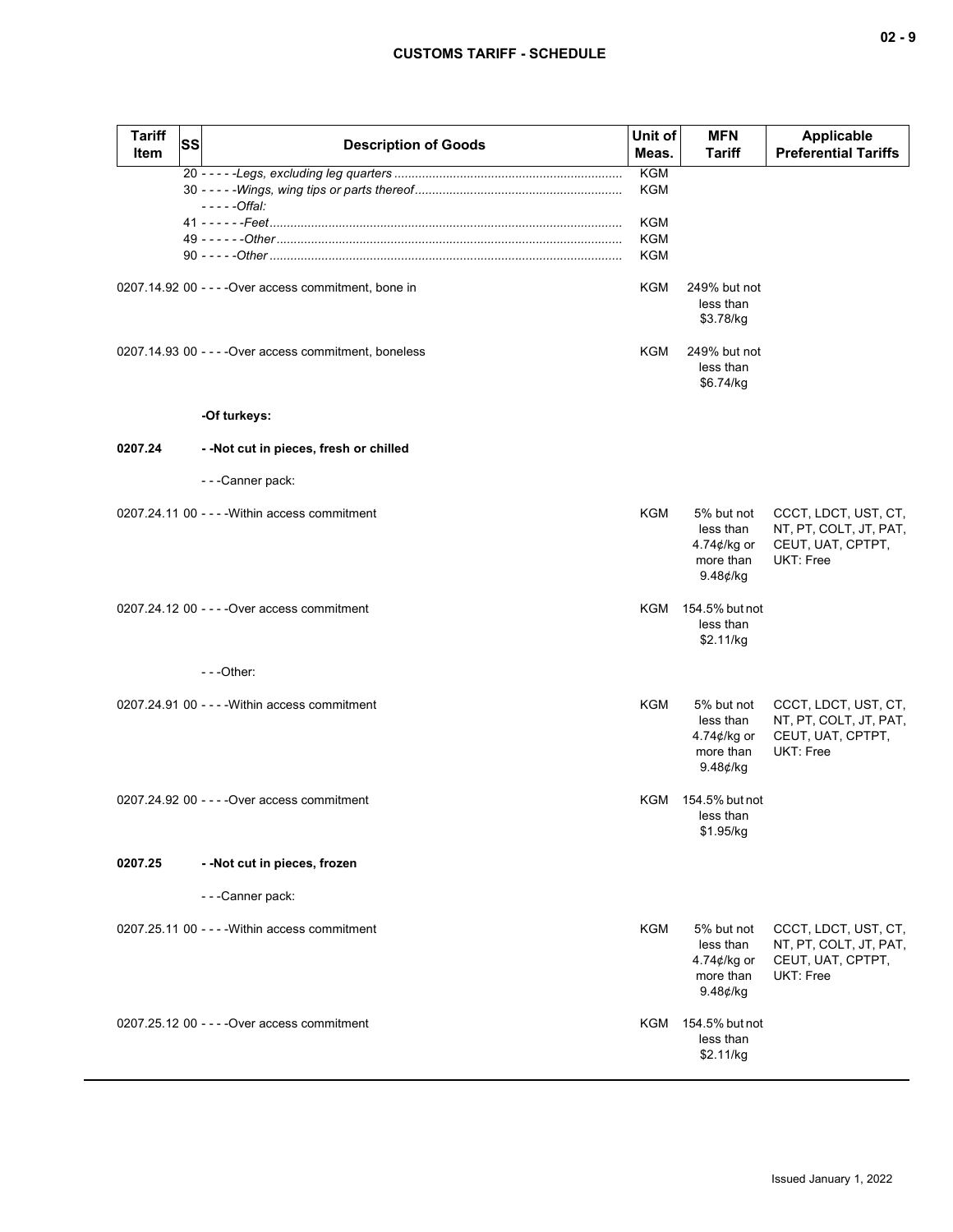| <b>Tariff</b><br><b>SS</b><br>Item | <b>Description of Goods</b>                           | Unit of<br>Meas. | <b>MFN</b><br><b>Tariff</b>                                                  | Applicable<br><b>Preferential Tariffs</b>                                                                     |
|------------------------------------|-------------------------------------------------------|------------------|------------------------------------------------------------------------------|---------------------------------------------------------------------------------------------------------------|
|                                    | $- -$ Other:                                          |                  |                                                                              |                                                                                                               |
|                                    | 0207.25.91 00 - - - - Within access commitment        | <b>KGM</b>       | 5% but not<br>less than<br>4.74¢/kg or<br>more than<br>$9.48$ ¢/kg           | CCCT, LDCT, UST, CT,<br>NT, PT, COLT, JT, PAT,<br>CEUT, UAT, CPTPT,<br>UKT: Free                              |
|                                    | 0207.25.92 00 - - - - Over access commitment          |                  | KGM 154.5% but not<br>less than<br>\$1.95/kg                                 |                                                                                                               |
| 0207.26                            | --Cuts and offal, fresh or chilled                    |                  |                                                                              |                                                                                                               |
|                                    | 0207.26.10 00 - - - Within access commitment          | KGM              | 5% but not<br>less than<br>4.74¢/kg or<br>more than<br>9.48¢/kg              | CCCT, LDCT, UST, CT,<br>NT, PT, COLT, JT, PAT,<br>CEUT, UAT, CPTPT,<br>UKT: Free                              |
|                                    | 0207.26.20 00 - - - Over access commitment, bone in   | KGM              | 165% but not<br>less than<br>\$2.94/kg                                       |                                                                                                               |
|                                    | 0207.26.30 00 - - - Over access commitment, boneless  | <b>KGM</b>       | 165% but not<br>less than<br>\$4.82/kg                                       |                                                                                                               |
| 0207.27                            | - -Cuts and offal, frozen                             |                  |                                                                              |                                                                                                               |
|                                    | ---Livers:                                            |                  |                                                                              |                                                                                                               |
|                                    | 0207.27.11 00 - - - - Within access commitment        | <b>KGM</b>       | Free                                                                         | CCCT, LDCT, GPT, UST,<br>CIAT, CT, CRT, NT, PT,<br>COLT, JT, PAT, HNT,<br>KRT, CEUT, UAT,<br>CPTPT, UKT: Free |
|                                    | 0207.27.12 00 - - - - Over access commitment          |                  | KGM 154.5% but not<br>less than<br>\$4.51/kg                                 |                                                                                                               |
|                                    | $--$ Other:                                           |                  |                                                                              |                                                                                                               |
|                                    | 0207.27.91 00 - - - - Within access commitment        | <b>KGM</b>       | 5% but not<br>less than<br>4.74 $\not\in$ /kg or<br>more than<br>$9.48$ ¢/kg | CCCT, LDCT, UST, CT,<br>NT, PT, COLT, JT, PAT,<br>CEUT, UAT, CPTPT,<br>UKT: Free                              |
|                                    | 0207.27.92 00 - - - - Over access commitment, bone in | KGM              | 165% but not<br>less than<br>\$2.94/kg                                       |                                                                                                               |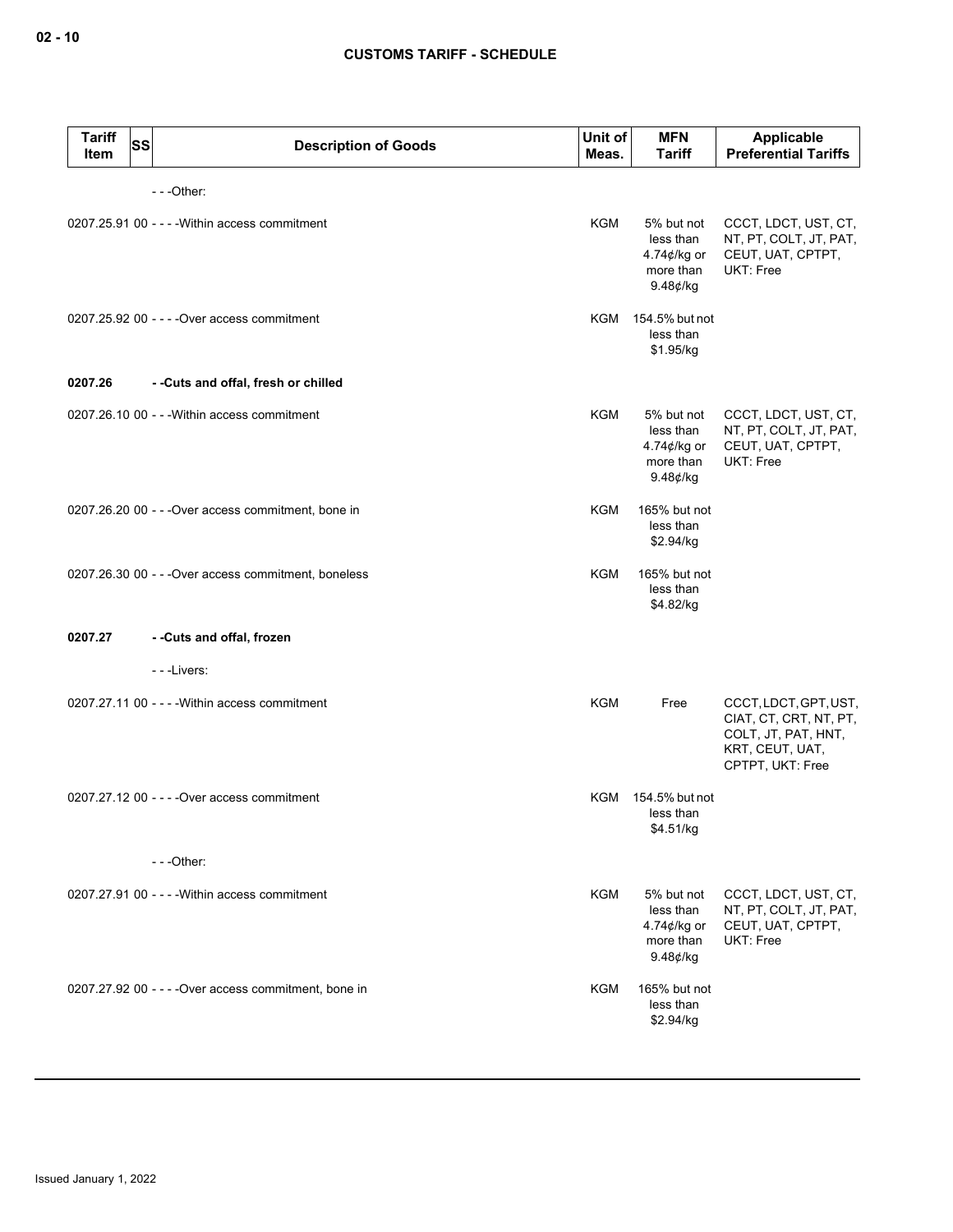| <b>Tariff</b><br>Item      | <b>SS</b> | <b>Description of Goods</b>                            | Unit of<br>Meas. | <b>MFN</b><br><b>Tariff</b>            | <b>Applicable</b><br><b>Preferential Tariffs</b>                                                                     |
|----------------------------|-----------|--------------------------------------------------------|------------------|----------------------------------------|----------------------------------------------------------------------------------------------------------------------|
|                            |           | 0207.27.93 00 - - - - Over access commitment, boneless | KGM              | 165% but not<br>less than<br>\$4.82/kg |                                                                                                                      |
|                            |           | -Of ducks:                                             |                  |                                        |                                                                                                                      |
|                            |           | 0207.41.00 00 - - Not cut in pieces, fresh or chilled  | KGM              | 8%                                     | CCCT, LDCT, UST, CT,<br>CRT, NT, PT, COLT, JT,<br>PAT, HNT, KRT, CEUT,<br>UAT, CPTPT, UKT: Free<br>GPT: 5%           |
|                            |           | 0207.42.00 00 - - Not cut in pieces, frozen            | <b>KGM</b>       | 5.5%                                   | CCCT, LDCT, UST,<br>MXT, CT, CRT, NT, PT,<br>COLT, JT, PAT, HNT,<br>KRT, CEUT, UAT,<br>CPTPT, UKT: Free<br>GPT: 5%   |
|                            |           | 0207.43.00 00 - - Fatty livers, fresh or chilled       | KGM              | Free                                   | CCCT, LDCT, GPT, UST,<br>MXT, CIAT, CT, CRT, NT,<br>PT, COLT, JT, PAT, HNT,<br>KRT, CEUT, UAT,<br>CPTPT, UKT: Free   |
|                            |           | 0207.44.00 00 - - Other, fresh or chilled              | <b>KGM</b>       | 4%                                     | CCCT, LDCT, UST, CT,<br>CRT, NT, PT, COLT, JT,<br>PAT, HNT, KRT, CEUT,<br>UAT, CPTPT, UKT: Free<br>GPT: 4%           |
| 0207.45                    |           | - - Other, frozen                                      |                  |                                        |                                                                                                                      |
| 0207.45.10 00 - - - Livers |           |                                                        | KGM              | Free                                   | CCCT, LDCT, GPT, UST,<br>CIAT, CT, CRT, NT, PT,<br>COLT, JT, PAT, HNT,<br>KRT, CEUT, UAT,<br>CPTPT, UKT: Free        |
| 0207.45.90 00 - - - Other  |           |                                                        | KGM              | 4.5%                                   | CCCT, LDCT, UST,<br>MXT, CT, CRT, NT, PT,<br>COLT, JT, PAT, HNT,<br>KRT, CEUT, UAT,<br>CPTPT, UKT: Free<br>GPT: 4.5% |
|                            |           | -Of geese:                                             |                  |                                        |                                                                                                                      |
|                            |           | 0207.51.00 00 - - Not cut in pieces, fresh or chilled  | <b>KGM</b>       | 8%                                     | CCCT, LDCT, UST, CT,<br>CRT, NT, PT, COLT, JT,<br>PAT, HNT, KRT, CEUT,<br>UAT, CPTPT, UKT: Free<br>GPT: 5%           |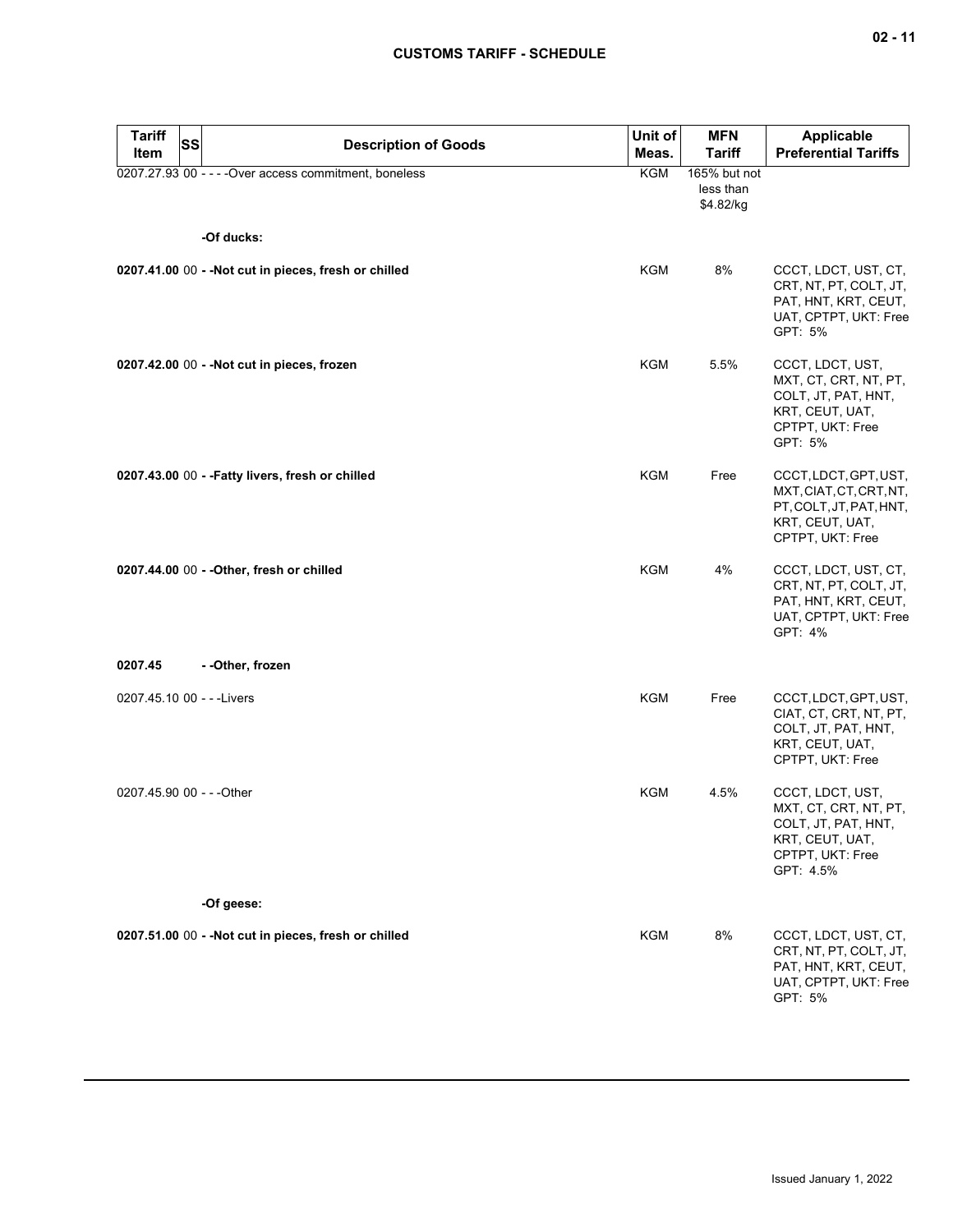| <b>Tariff</b><br><b>SS</b><br>Item | <b>Description of Goods</b>                      | Unit of<br>Meas. | <b>MFN</b><br><b>Tariff</b> | <b>Applicable</b><br><b>Preferential Tariffs</b>                                                                     |
|------------------------------------|--------------------------------------------------|------------------|-----------------------------|----------------------------------------------------------------------------------------------------------------------|
|                                    | 0207.52.00 00 - - Not cut in pieces, frozen      | <b>KGM</b>       | 5.5%                        | CCCT, LDCT, UST,<br>MXT, CT, CRT, NT, PT,<br>COLT, JT, PAT, HNT,<br>KRT, CEUT, UAT,<br>CPTPT, UKT: Free<br>GPT: 5%   |
|                                    | 0207.53.00 00 - - Fatty livers, fresh or chilled | <b>KGM</b>       | Free                        | CCCT, LDCT, GPT, UST,<br>MXT, CIAT, CT, CRT, NT,<br>PT, COLT, JT, PAT, HNT,<br>KRT, CEUT, UAT,<br>CPTPT, UKT: Free   |
|                                    | 0207.54.00 00 - - Other, fresh or chilled        | KGM              | 4%                          | CCCT, LDCT, UST, CT,<br>CRT, NT, PT, COLT, JT,<br>PAT, HNT, KRT, CEUT,<br>UAT, CPTPT, UKT: Free<br>GPT: 4%           |
| 0207.55                            | - -Other, frozen                                 |                  |                             |                                                                                                                      |
| 0207.55.10 00 - - - Livers         |                                                  | KGM              | Free                        | CCCT, LDCT, GPT, UST,<br>CIAT, CT, CRT, NT, PT,<br>COLT, JT, PAT, HNT,<br>KRT, CEUT, UAT,<br>CPTPT, UKT: Free        |
| 0207.55.90 00 - - - Other          |                                                  | KGM              | 4.5%                        | CCCT, LDCT, UST,<br>MXT, CT, CRT, NT, PT,<br>COLT, JT, PAT, HNT,<br>KRT, CEUT, UAT,<br>CPTPT, UKT: Free<br>GPT: 4.5% |
| 0207.60                            | -Of guinea fowls                                 |                  |                             |                                                                                                                      |
|                                    | ---Fresh or chilled:                             |                  |                             |                                                                                                                      |
|                                    | 0207.60.11 00 - - - - Not cut in pieces          | KGM              | 8%                          | CCCT, LDCT, UST, CT,<br>CRT, NT, PT, COLT, JT,<br>PAT, HNT, KRT, CEUT,<br>UAT, CPTPT, UKT: Free<br>GPT: 5%           |
| 0207.60.19 00 - - - - Other        |                                                  | <b>KGM</b>       | 4%                          | CCCT, LDCT, UST, CT,<br>CRT, NT, PT, COLT, JT,<br>PAT, HNT, KRT, CEUT,<br>UAT, CPTPT, UKT: Free<br>GPT: 4%           |
|                                    | 0207.60.20 00 - - - Not cut in pieces, frozen    | <b>KGM</b>       | 5.5%                        | CCCT, LDCT, UST,<br>MXT, CT, CRT, NT, PT,<br>COLT, JT, PAT, HNT,<br>KRT, CEUT, UAT,<br>CPTPT, UKT: Free<br>GPT: 5%   |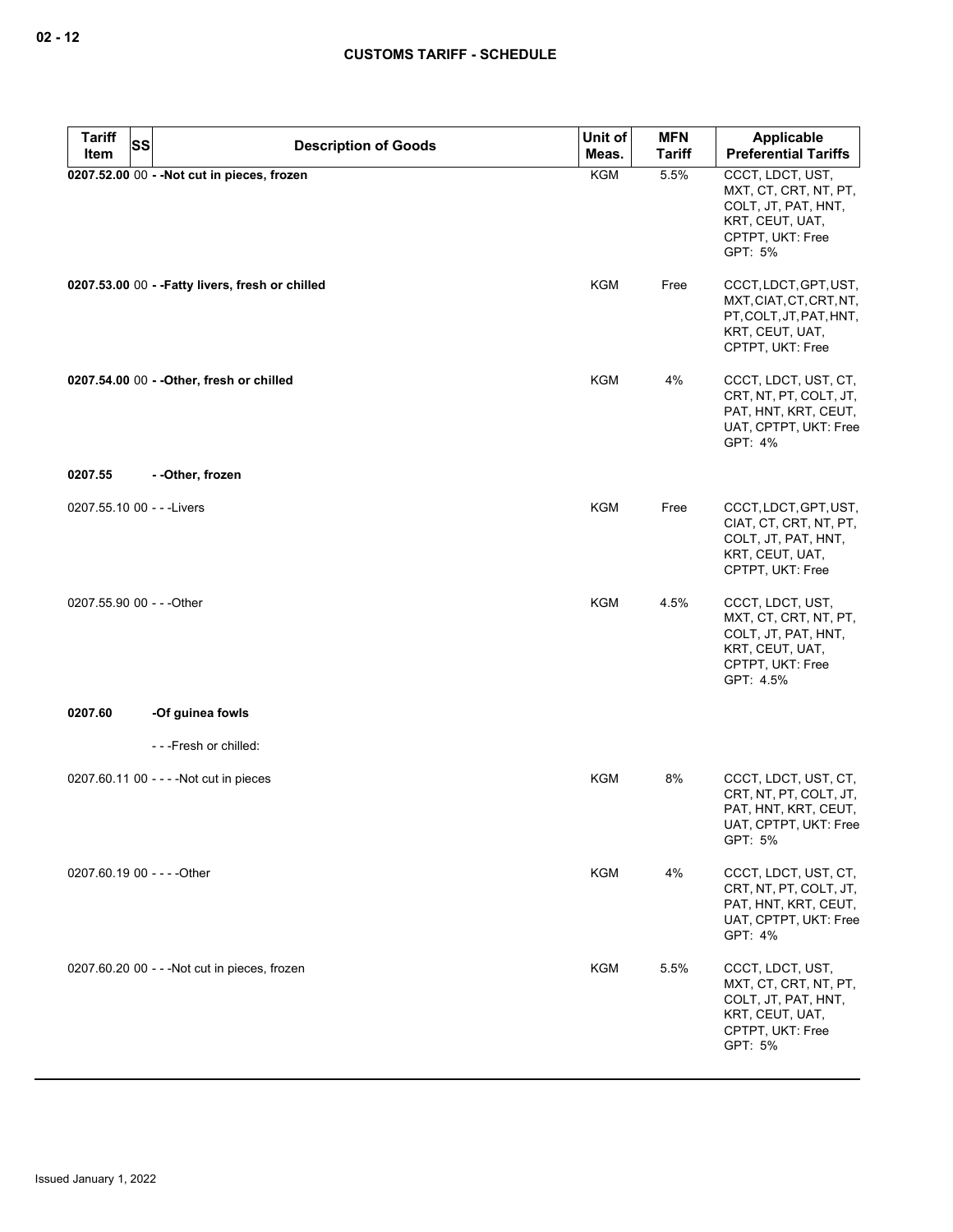| <b>Tariff</b><br><b>SS</b><br><b>Item</b> | <b>Description of Goods</b>                                                                                                                                                                            | Unit of<br>Meas. | <b>MFN</b><br>Tariff | <b>Applicable</b><br><b>Preferential Tariffs</b>                                                                            |
|-------------------------------------------|--------------------------------------------------------------------------------------------------------------------------------------------------------------------------------------------------------|------------------|----------------------|-----------------------------------------------------------------------------------------------------------------------------|
|                                           | - - - Other frozen:                                                                                                                                                                                    |                  |                      |                                                                                                                             |
| 0207.60.91 00 - - - - Livers              |                                                                                                                                                                                                        | KGM              | Free                 | CCCT, LDCT, GPT, UST,<br>CIAT, CT, CRT, NT, PT,<br>COLT, JT, PAT, HNT,<br>KRT, CEUT, UAT,<br>CPTPT, UKT: Free               |
| 0207.60.99 00 - - - - Other               |                                                                                                                                                                                                        | KGM              | 4.5%                 | CCCT, LDCT, UST,<br>MXT, CT, CRT, NT, PT,<br>COLT, JT, PAT, HNT,<br>KRT, CEUT, UAT,<br>CPTPT, UKT: Free<br>GPT: 4.5%        |
| 02.08                                     | Other meat and edible meat offal, fresh, chilled or frozen.                                                                                                                                            |                  |                      |                                                                                                                             |
|                                           | 0208.10.00 00 -Of rabbits or hares                                                                                                                                                                     | <b>KGM</b>       | Free                 | CCCT, LDCT, GPT, UST,<br>MXT.CIAT.CT.CRT.PT.<br>COLT, JT, PAT, HNT,<br>KRT, CEUT, UAT,<br>CPTPT, UKT: Free                  |
| 0208.30.00 00 -Of primates                |                                                                                                                                                                                                        | <b>KGM</b>       | Free                 | CCCT, LDCT, GPT, UST,<br>MXT, CIAT, CT, CRT, PT,<br>COLT, JT, PAT, HNT,<br>KRT, CEUT, UAT,<br>CPTPT, UKT: Free              |
| 0208.40                                   | -Of whales, dolphins and porpoises (mammals of the order Cetecea); of<br>manatees and dugongs (mammals of the order Sirenia); of seals, sea<br>lions and walruses (mammals of the suborder Pinnipedia) |                  |                      |                                                                                                                             |
| 0208.40.10 00 - - - Of whales             |                                                                                                                                                                                                        | <b>KGM</b>       | Free                 | CCCT, LDCT, GPT, UST,<br>MXT, CIAT, CT, CRT, IT,<br>NT, SLT, PT, COLT, JT,<br>PAT, HNT, KRT, CEUT,<br>UAT, CPTPT, UKT: Free |
| 0208.40.90 00 - - - Other                 |                                                                                                                                                                                                        | <b>KGM</b>       | Free                 | CCCT, LDCT, GPT, UST,<br>MXT, CIAT, CT, CRT, PT,<br>COLT, JT, PAT, HNT,<br>KRT, CEUT, UAT,<br>CPTPT, UKT: Free              |
|                                           | 0208.50.00 00 -Of reptiles (including snakes and turtles)                                                                                                                                              | <b>KGM</b>       | Free                 | CCCT, LDCT, GPT, UST,<br>MXT, CIAT, CT, CRT, PT,<br>COLT, JT, PAT, HNT,<br>KRT, CEUT, UAT,<br>CPTPT, UKT: Free              |
|                                           | 0208.60.00 00 -Of camels and other camelids (Camelidae)                                                                                                                                                | <b>KGM</b>       | Free                 | CCCT, LDCT, GPT, UST,<br>MXT, CIAT, CT, CRT, PT,<br>COLT, JT, PAT, HNT,<br>KRT, CEUT, UAT,<br>CPTPT, UKT: Free              |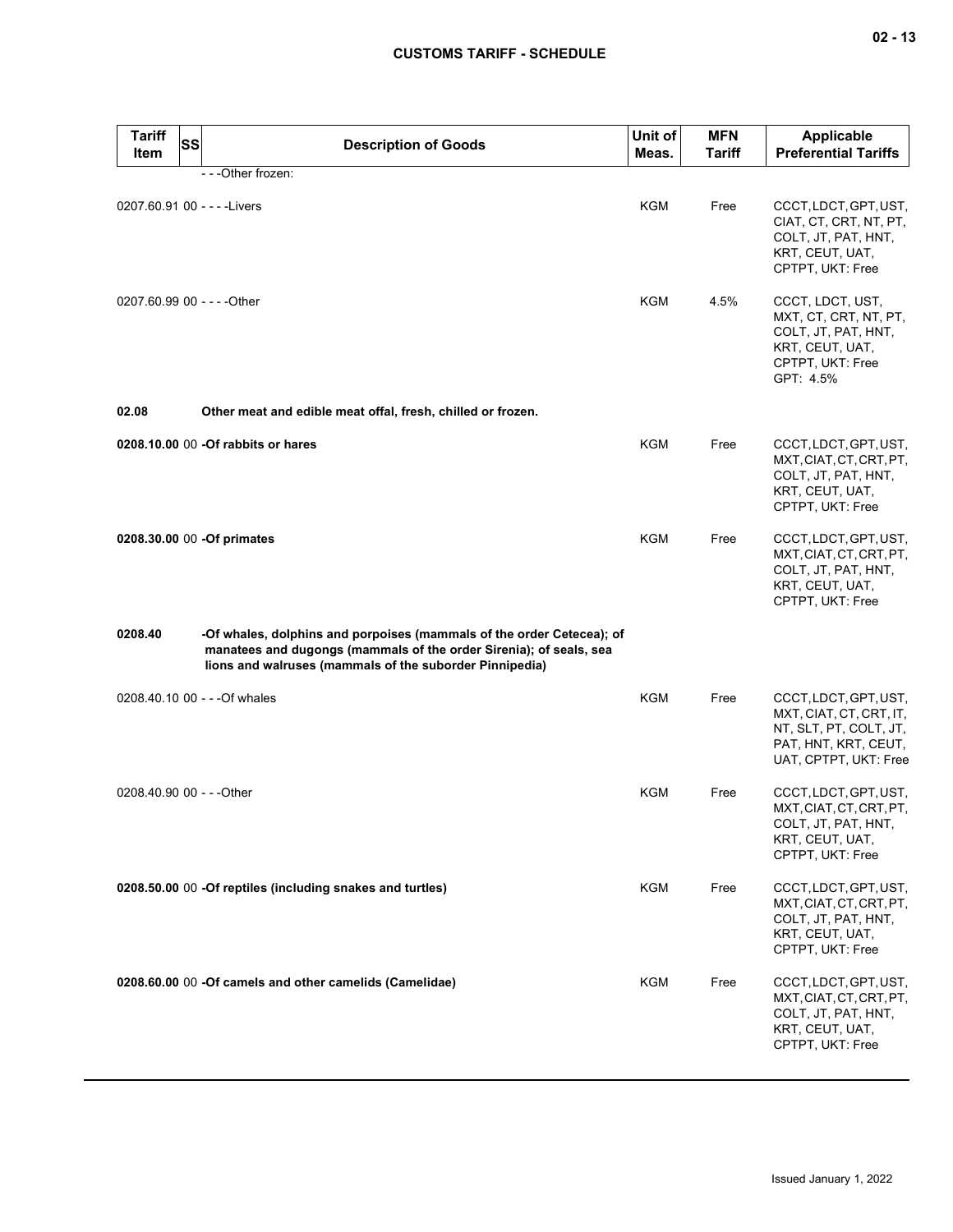| <b>Tariff</b><br><b>SS</b><br>Item | <b>Description of Goods</b>                                                                                                                     | Unit of<br>Meas.                | <b>MFN</b><br>Tariff                                                         | Applicable<br><b>Preferential Tariffs</b>                                                                      |
|------------------------------------|-------------------------------------------------------------------------------------------------------------------------------------------------|---------------------------------|------------------------------------------------------------------------------|----------------------------------------------------------------------------------------------------------------|
| 0208.90.00                         | -Other                                                                                                                                          |                                 | Free                                                                         | CCCT, LDCT, GPT, UST,<br>MXT, CIAT, CT, CRT, PT,<br>COLT, JT, PAT, HNT,<br>KRT, CEUT, UAT,<br>CPTPT, UKT: Free |
|                                    |                                                                                                                                                 | <b>KGM</b><br>KGM<br><b>KGM</b> |                                                                              |                                                                                                                |
| 02.09                              | Pig fat, free of lean meat, and poultry fat, not rendered or otherwise<br>extracted, fresh, chilled, frozen, salted, in brine, dried or smoked. |                                 |                                                                              |                                                                                                                |
| 0209.10.00 00 -Of pigs             |                                                                                                                                                 | <b>KGM</b>                      | Free                                                                         | CCCT, LDCT, GPT, UST,<br>MXT, CIAT, CT, CRT, PT,<br>COLT, JT, PAT, HNT,<br>KRT, CEUT, UAT,<br>CPTPT, UKT: Free |
| 0209.90                            | -Other                                                                                                                                          |                                 |                                                                              |                                                                                                                |
|                                    | 0209.90.10 00 - - - Fat of fowls of the species Gallus domesticus, within access commitment                                                     | KGM                             | 5% but not<br>less than<br>4.74 $\phi$ /kg or<br>more than<br>$9.48$ ¢/kg    | CCCT, LDCT, UST, CT,<br>PT, COLT, JT, CEUT,<br>UAT, CPTPT, UKT: Free                                           |
|                                    | 0209.90.20 00 - - - Fat of fowls of the species Gallus domesticus, over access commitment                                                       | KGM                             | 249% but not<br>less than<br>\$6.74/kg                                       |                                                                                                                |
|                                    | 0209.90.30 00 - - - Fat of turkeys, within access commitment                                                                                    | KGM                             | 5% but not<br>less than<br>4.74 $\not\in$ /kg or<br>more than<br>$9.48$ ¢/kg | CCCT, LDCT, UST, CT,<br>PT, COLT, JT, PAT,<br>CEUT, UAT, CPTPT,<br>UKT: Free                                   |
|                                    | 0209.90.40 00 - - - Fat of turkeys, over access commitment                                                                                      | KGM                             | 165% but not<br>less than<br>\$4.82/kg                                       |                                                                                                                |
| 0209.90.90 00 - - - Other          |                                                                                                                                                 | KGM                             | 11%                                                                          | CCCT, LDCT, UST, CT,<br>CRT, PT, COLT, JT, PAT,<br>HNT, KRT, CEUT, UAT,<br>UKT: Free<br>GPT: 5%<br>CPTPT: 6%   |
| 02.10                              | Meat and edible meat offal, salted, in brine, dried or smoked; edible<br>flours and meals of meat or meat offal.                                |                                 |                                                                              |                                                                                                                |
|                                    | -Meat of swine:                                                                                                                                 |                                 |                                                                              |                                                                                                                |
|                                    | 0210.11.00 00 - -Hams, shoulders and cuts thereof, with bone in                                                                                 | KGM                             | Free                                                                         | CCCT, LDCT, GPT, UST,<br>MXT, CIAT, CT, CRT, PT,<br>COLT, JT, PAT, HNT,<br>KRT, CEUT, UAT,<br>CPTPT, UKT: Free |

 $\mathbf{I}$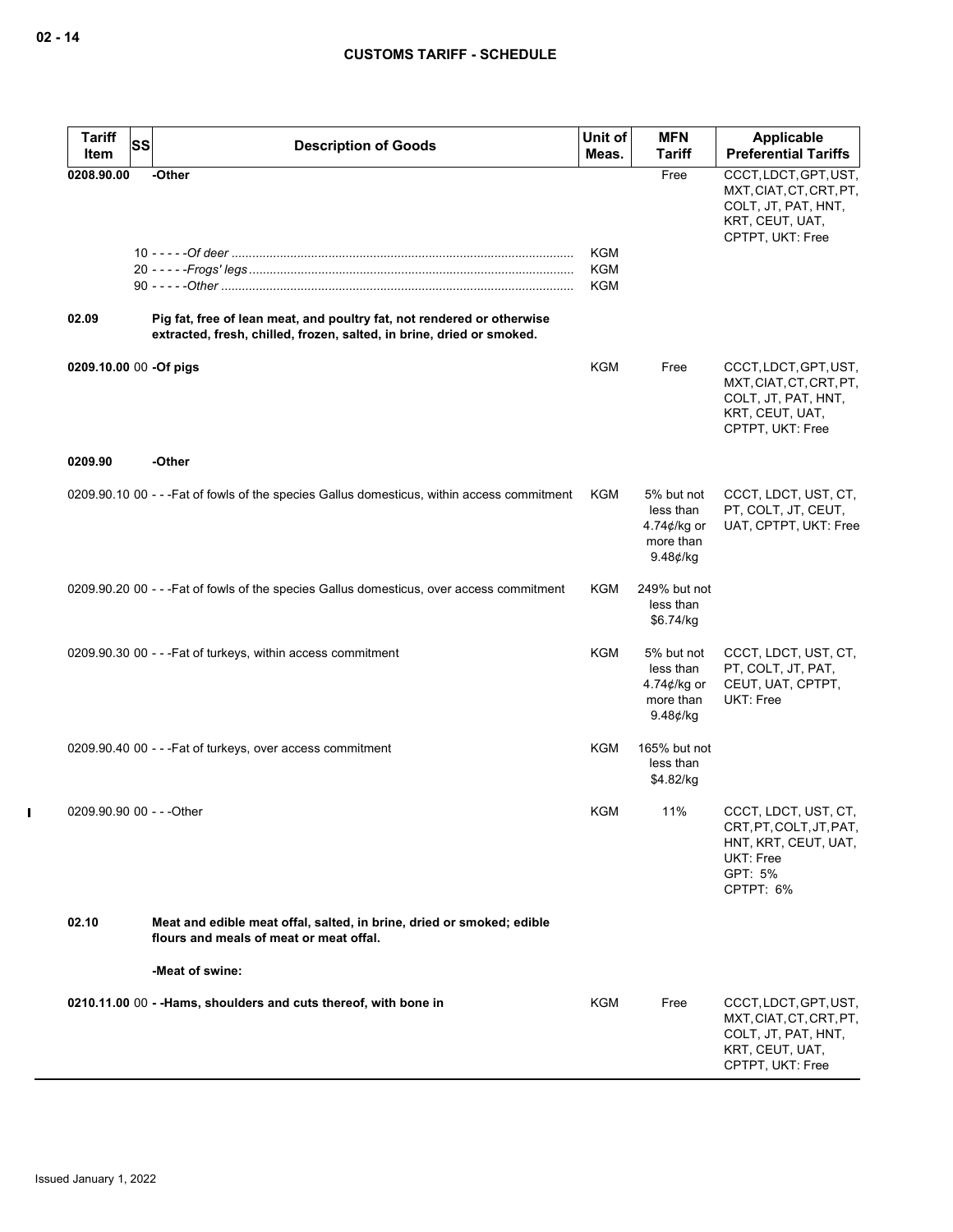| <b>Tariff</b><br>Item   | <b>SS</b> | <b>Description of Goods</b>                                                                                                                                                                                             | Unit of<br>Meas. | <b>MFN</b><br><b>Tariff</b>                                        | Applicable<br><b>Preferential Tariffs</b>                                                                               |
|-------------------------|-----------|-------------------------------------------------------------------------------------------------------------------------------------------------------------------------------------------------------------------------|------------------|--------------------------------------------------------------------|-------------------------------------------------------------------------------------------------------------------------|
|                         |           | 0210.12.00 00 - - Bellies (streaky) and cuts thereof                                                                                                                                                                    | KGM              | Free                                                               | CCCT, LDCT, GPT, UST,<br>MXT, CIAT, CT, CRT, NT,<br>SLT, PT, COLT, JT, PAT,<br>HNT, KRT, CEUT, UAT,<br>CPTPT, UKT: Free |
| 0210.19.00 00 - - Other |           |                                                                                                                                                                                                                         | <b>KGM</b>       | Free                                                               | CCCT, LDCT, GPT, UST,<br>MXT, CIAT, CT, CRT, NT,<br>SLT, PT, COLT, JT, PAT,<br>HNT, KRT, CEUT, UAT,<br>CPTPT, UKT: Free |
|                         |           | 0210.20.00 00 - Meat of bovine animals                                                                                                                                                                                  | <b>KGM</b>       | Free                                                               | CCCT, LDCT, GPT, UST,<br>MXT, CIAT, CT, CRT, NT,<br>SLT, PT, COLT, JT, PAT,<br>HNT, KRT, CEUT, UAT,<br>CPTPT, UKT: Free |
|                         |           | -Other, including edible flours and meals of meat or meat offal:                                                                                                                                                        |                  |                                                                    |                                                                                                                         |
|                         |           | 0210.91.00 00 - - Of primates                                                                                                                                                                                           | KGM              | Free                                                               | CCCT, LDCT, GPT, UST,<br>MXT, CIAT, CT, CRT, PT,<br>COLT, JT, PAT, HNT,<br>KRT, CEUT, UAT,<br>CPTPT, UKT: Free          |
|                         |           | 0210.92.00 00 - - Of whales, dolphins and porpoises (mammals of the order Cetacea); of<br>manatees and dugongs (mammals of the order Sirenia); of seals, sea<br>lions and walruses (mammals of the suborder Pinnipedia) | KGM              | Free                                                               | CCCT, LDCT, GPT, UST,<br>MXT, CIAT, CT, CRT, PT,<br>COLT, JT, PAT, HNT,<br>KRT, CEUT, UAT,<br>CPTPT, UKT: Free          |
|                         |           | 0210.93.00 00 - - Of reptiles (including snakes and turtles)                                                                                                                                                            | <b>KGM</b>       | Free                                                               | CCCT, LDCT, GPT, UST,<br>MXT, CIAT, CT, CRT, PT,<br>COLT, JT, PAT, HNT,<br>KRT, CEUT, UAT,<br>CPTPT, UKT: Free          |
| 0210.99                 |           | - -Other                                                                                                                                                                                                                |                  |                                                                    |                                                                                                                         |
|                         |           | - - - Meat of poultry:                                                                                                                                                                                                  |                  |                                                                    |                                                                                                                         |
|                         |           | 0210.99.11 00 - - - - Of fowls of the species Gallus domesticus, within access commitment                                                                                                                               | <b>KGM</b>       | 5% but not<br>less than<br>4.74¢/kg or<br>more than<br>$9.48$ ¢/kg | CCCT, LDCT, UST, CT,<br>PT, COLT, JT, CEUT,<br>UAT, CPTPT, UKT: Free                                                    |
|                         |           | 0210.99.12 00 - - - - Of fowls of the species Gallus domesticus, over access commitment,<br>bone in                                                                                                                     | KGM              | 249% but not<br>less than<br>\$5.81/kg                             |                                                                                                                         |
|                         |           | 0210.99.13 00 - - - - Of fowls of the species Gallus domesticus, over access commitment,<br>boneless                                                                                                                    | KGM              | 249% but not<br>less than<br>\$10.36/kg                            |                                                                                                                         |